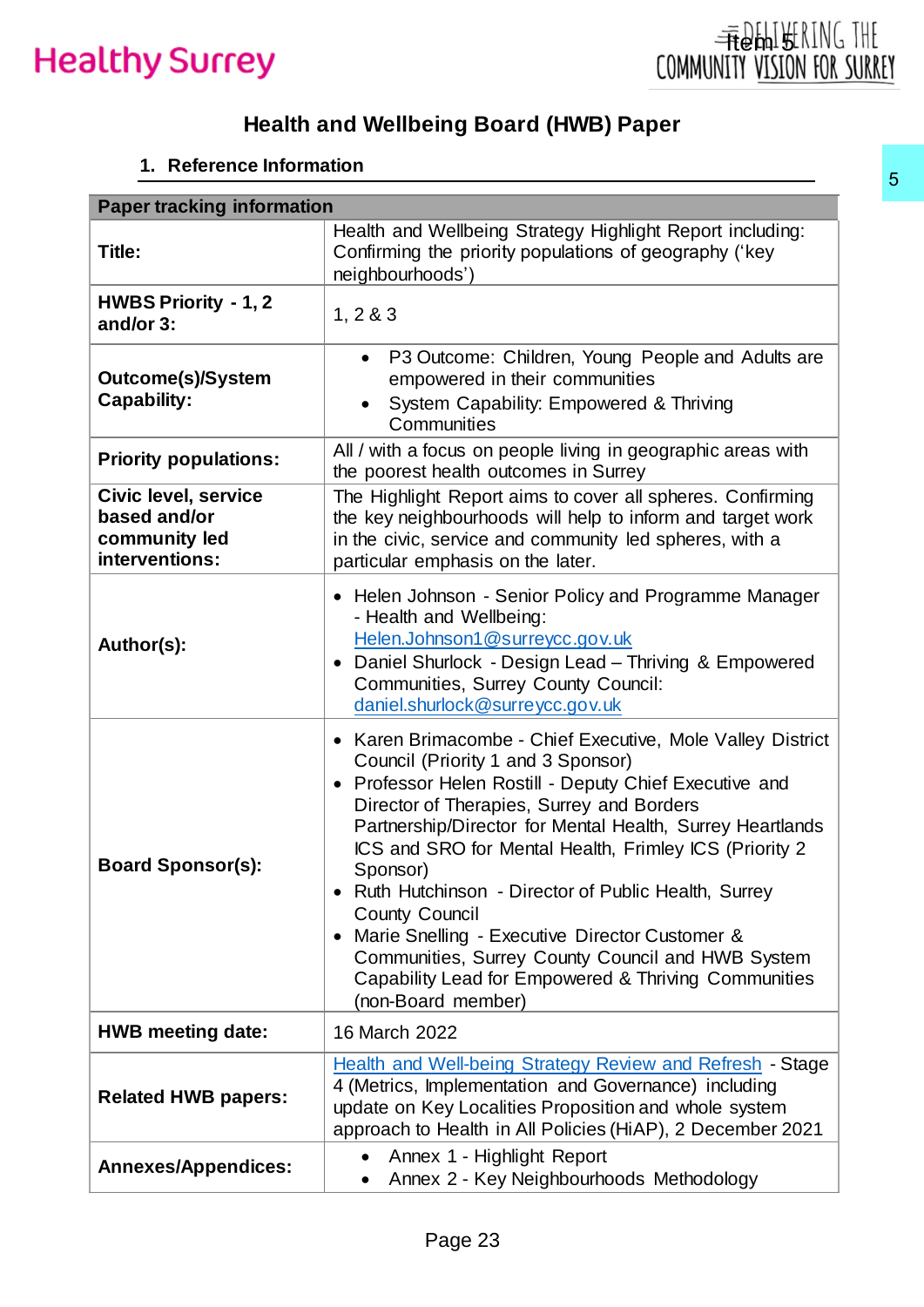#### **2. Executive summary**

This paper provides an overview of the progress of local shared projects and communications activity supporting delivery of the three Health and Wellbeing Strategy priorities as of 22 February 2022 with the priority population groups. This is via the latest **Highlight Report** which in addition to informing the Board is intended for wider use and sharing with partners and the public to increase awareness of progress being made. The Highlight Report provides an overview of each Priority, describes what has been achieved in the previous period and how collaborative working has aided this progress. It also has a section on key items ('In the Spotlight'). This paper provides an overview of the progres<br>
communications activity supporting delivery of the state Strategy priorities as of 22 February 2022 with<br>
via the latest **Highlight Report** which in additic<br>
for wider use a

As part of the Health and Wellbeing Strategy Review and Refresh the Board agreed on 2 December 2021 to introduce an additional priority group of "people living in geographic areas with the poorest health outcomes in Surrey". It was agreed these areas would be determined by a methodology using the Index of Multiple Deprivation (IMD).

Following a further review requested by the HWB Board and a subsequent small addition to the methodology, a final list of 22 small geographic areas**,** encompassed by 21 wards (**"key neighbourhoods"**) is proposed, maintaining the previously agreed initial primary focus on the five wards with the very highest levels of deprivation.

Once agreed, this list of key neighbourhoods will be included in the HWB Strategy as the definition for the above stated priority group. This will provide a guide for additional efforts and investments that support community action alongside supportive civic and service level interventions to reduce health inequalities so that no-one is left behind.

#### **3. Recommendations**

The Health and Wellbeing Board is asked to:

- 1. Note progress against the three priorities of the Strategy in the Highlight Report.
- 2. Share the Highlight Report across their networks (direct links to quarterly Highlight Reports available at [www.healthysurrey.org.uk/about\),](http://www.healthysurrey.org.uk/about) including a Communications Update.
- 3. Agree the use of a methodology based on the Index of Multiple Deprivation (see Annex 2, figure 1) to determine the priority populations of geography ('key neighbourhoods) in the Health and Wellbeing Strategy.
- 4. Confirm the final list of 21 wards (key neighbourhoods) encompassing the 22 small geographic areas which result from the application of this methodology (see Annex 2, figure 2).
- 5. Agree that within this list there will be an initial primary focus on five wards (key neighbourhoods) encompassing the small geographic areas with the very highest levels of deprivation in the county – noting this aligns with the new NHS England definitions and guidance for priority action on health inequalities (see Annex 2, section 3).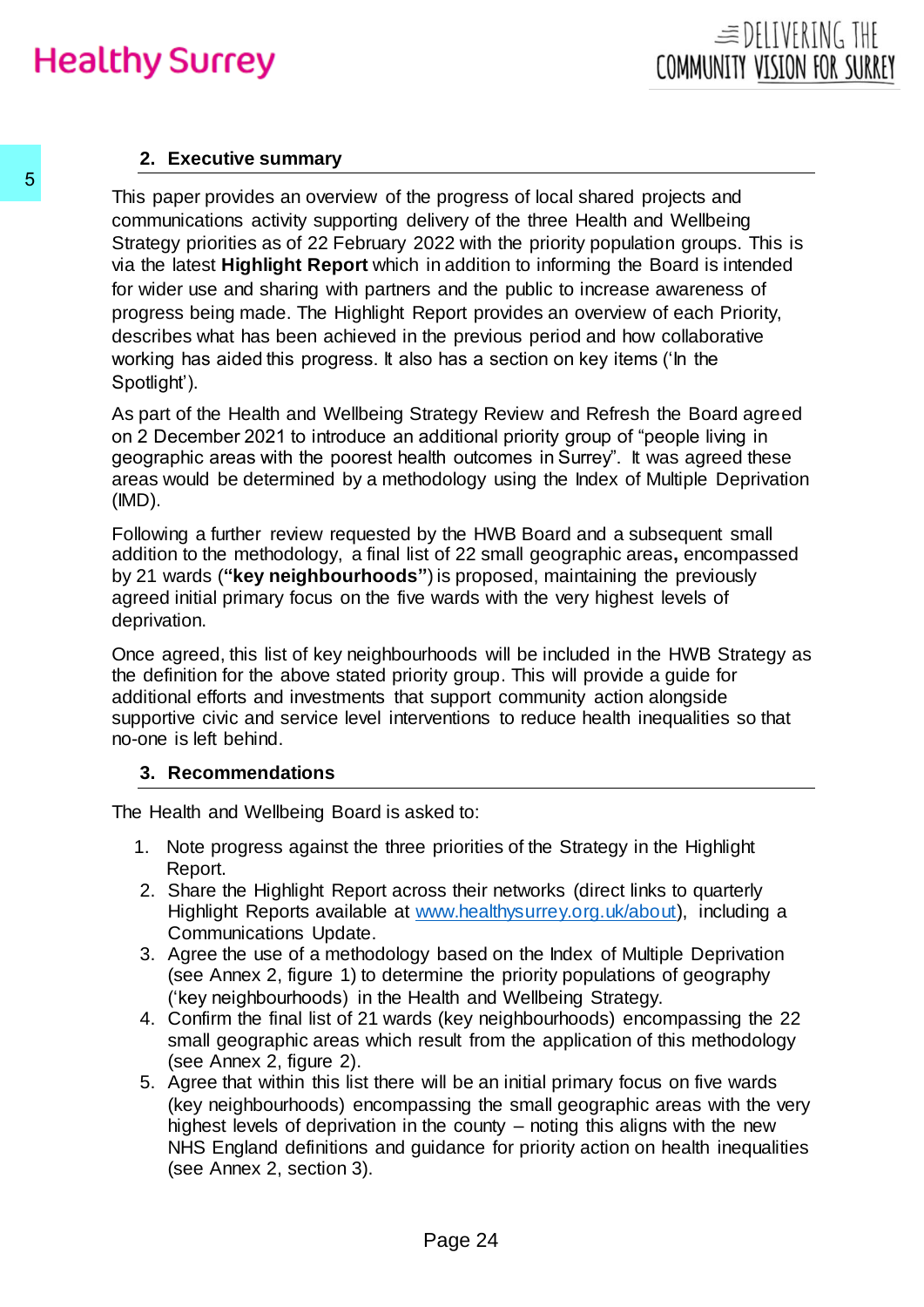#### **4. Reason for Recommendations**

#### **Recommendations 1, 2**

The Highlight Reports are now utilising the refreshed Strategy and dissemination across the System will familiarise people with and reinforce the new direction.

#### **Recommendations 3 ,4, 5**

National and local evidence confirms that to achieve lasting change in communities and reduce health inequalities it is essential the community themselves participate and lead, working alongside agencies who are open to new types of collaboration1.

Identifying and agreeing a set of key neighbourhoods in the Health and Wellbeing Strategy provides a clear strategic basis for targeted additional efforts and investments that can support community action to reduce health inequalities, alongside supportive civic and service interventions. This will require more collaborative and creative work alongside communities in the identified key neighbourhoods, with the whole system and individual agencies being responsive to the community identified needs and community led activities that emerge through this work. **5**<br>the refreshed Strategy and dissemination<br>ble with and reinforce the new direction.<br>hat to achieve lasting change in communities<br>who are open to new types of collaboration1.<br>However, weighted additional efforts and<br>eigh

#### **5. Detail**

- **See Highlight Report at Annex 1 (attached)**
- **See Key Neighbourhoods Methodology at Annex 2**

#### **6. Challenges**

 $\overline{a}$ 

- Detailed implementation plans with risk ratings (currently subject to review and refresh) continue to sit behind the Highlight Report P1 and P2, with risks escalated to the Board as necessary.
- A new comprehensive implementation plan for the significantly revised Priority 3 is in development (including community safety) but required capacity within the HWB team to provide effective oversight. This extra resourcing is being actively pursued in Public Health.
- There continues to be a need to refresh Priority 2 of the Strategy to understand this in relation to the findings from the Mental Health Partnership Board review and longer term outcomes this is seeking to achieve.
- SCC has agreed a framework and approach for a strategic response to poverty, initially focused on mitigating and preventing child poverty in the county and an internal working group met in January to assess the coverage of council support

 $1$  See for example evidence within (i[\) Turnaround](https://www.ukonward.com/wp-content/uploads/2021/09/Turnaround-Publication-3.pdf) (2021) by the Onward think tank which reviewed 60 y ears of regeneration policies and practices in the UK and abroad and concluded that empowerment of communities is essential to successful and lasting outcomes (ii) A guide to community [centred approaches to health and wellbeing,](https://assets.publishing.service.gov.uk/government/uploads/system/uploads/attachment_data/file/768979/A_guide_to_community-centred_approaches_for_health_and_wellbeing__full_report_.pdf) Public Health England (2015) (iii[\) Trusting the People,](https://www.newlocal.org.uk/wp-content/uploads/2021/09/Trusting-the-People.pdf) New Social Cov enant & New Local (2021)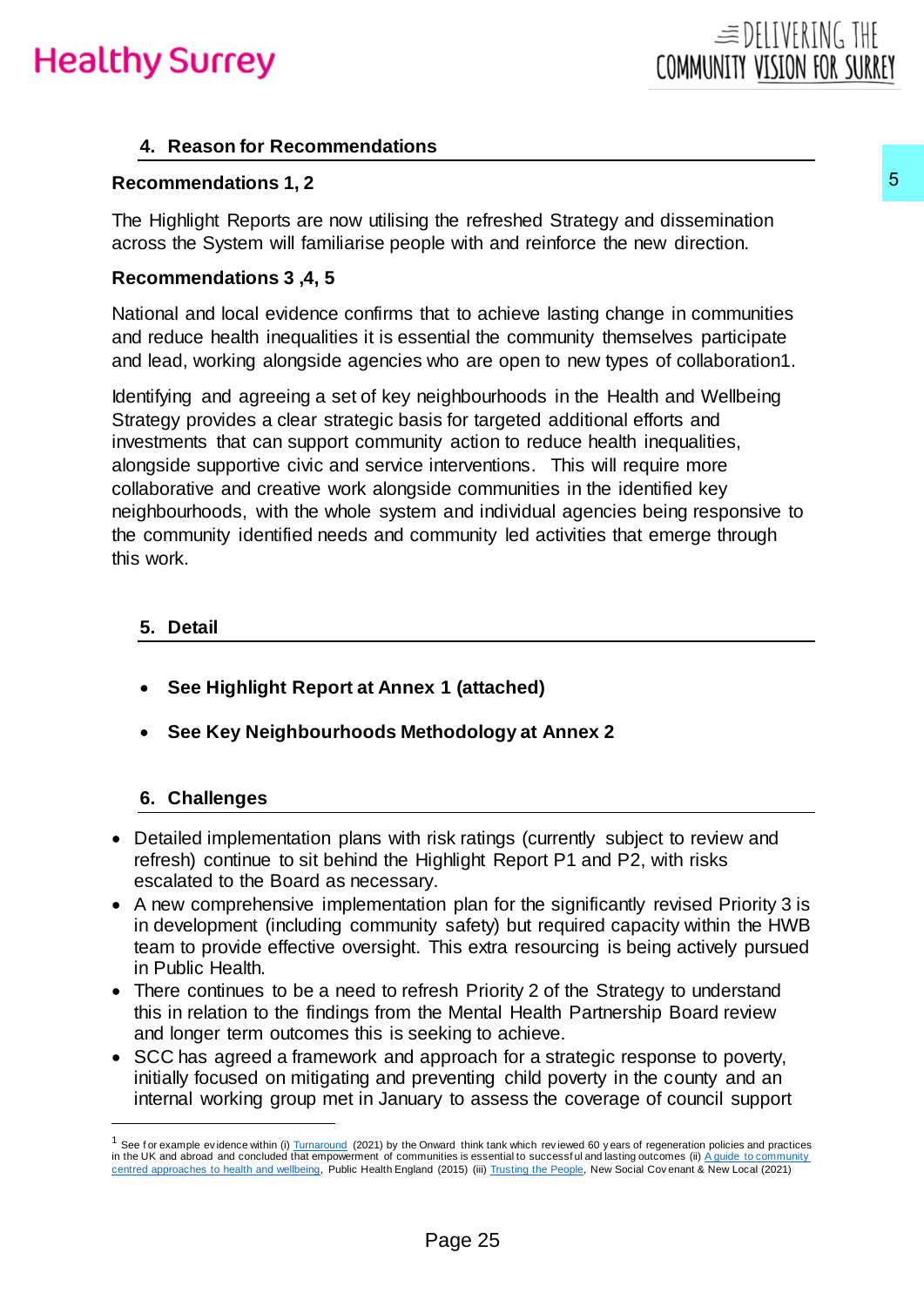for families in financial distress, with the aim of proposing new initiatives and collaborations (on an ongoing basis) within the system.

- It is proposed that with extra capacity in the HWB team around Priority 3, SCC will begin to progress the coordination of an initial whole system approach to poverty
- With the key neighbourhoods work there is a risk that solutions are determined without the involvement and participation of the communities in these areas. Similarly, there is a risk that existing strengths and talents in the community are overlooked. To avoid this, the Principles for Working with Communities must be applied, and this will be explored further as part of the item at the next meeting.

#### **7. What communications and engagement happened/needs to happen?**

The key neighbourhood's proposal has been previously discussed at the HWBB as part of the Strategy refresh – and there have been subsequent conversations through the health and care place partnerships and Surrey Chief Executives (local government). Further engagement will be discussed at the fuller item on this topic at the HWBB on 20 April 2022. **S**<br>
begin to progress the coordination of an initial<br>
with the key neighbourhoods work there is a singlichation of<br>
similarly, there is a risk that existing strengther<br>
overlooked. To avoid this, the Principles for<br>
appl

#### **8. Next steps**

- The Highlight Report is still being reoriented to reflect the programmes and projects that will form part of the refreshed Implementation plans.
- Members are asked to please circulate the Highlight Report to their networks once published on this page: [Highlight reports -](https://www.healthysurrey.org.uk/about/highlight-reports#:~:text=Highlight%20reports%20produced%20from%20the,Board%20on%20a%20quarterly%20basis.&text=The%20following%20quarterly%20highlight%20reports,Health%20and%20Well%2Dbeing%20Strategy.) Healthy Surrey
- On the identified key neighbourhoods there will be a fuller item on the delivery approach and next steps for working more closely alongside communities in these key neighbourhoods at the next informal HWB meeting.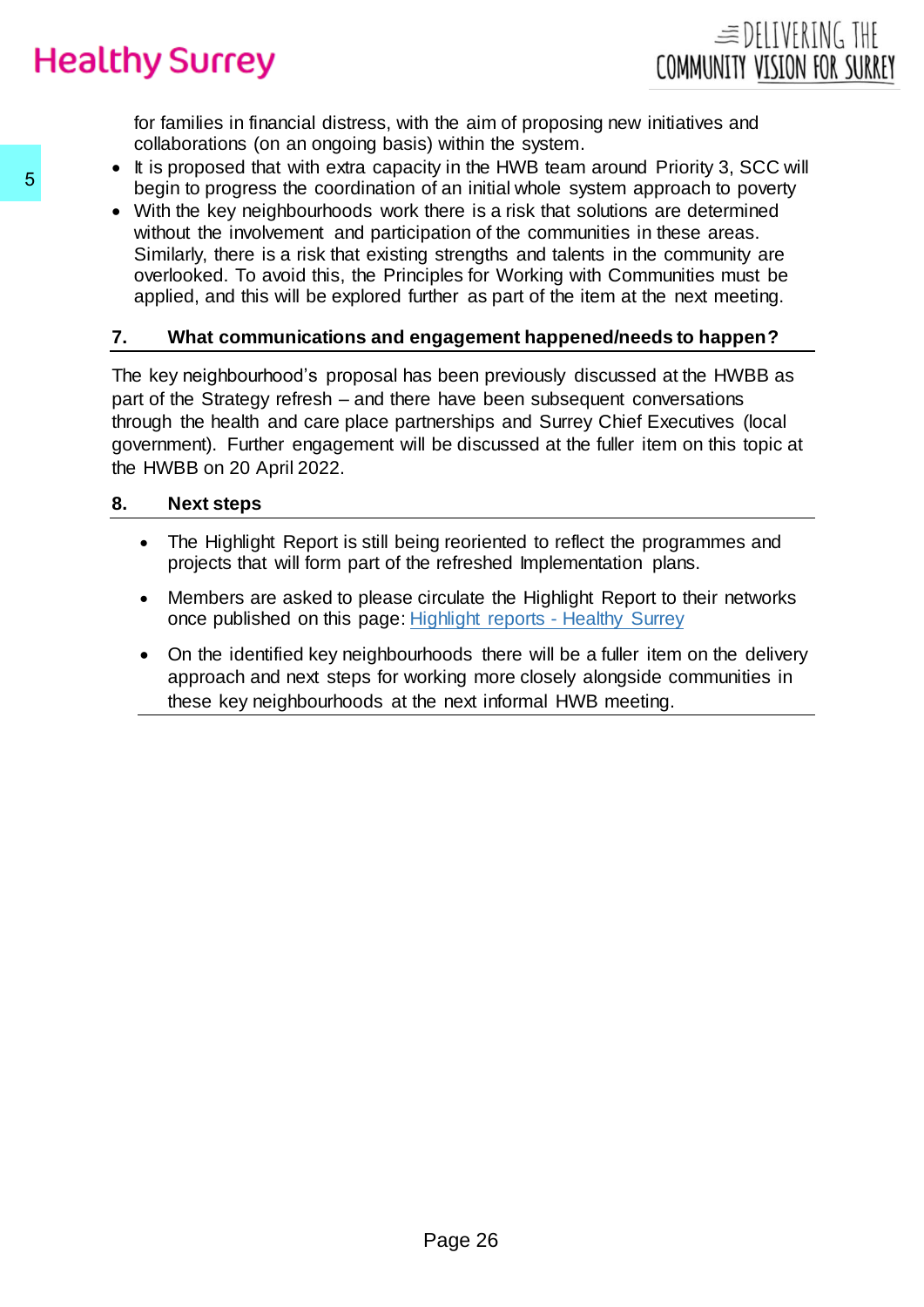#### **Annex 2 - Key Neighbourhoods Methodology**

#### **1. Recap**

 $\overline{a}$ 

In refreshing the Health and Wellbeing Strategy the Board committed to start more collaborative and creative work with those communities in the geographic areas of deprivation with the poorest health outcomes, in order to:

- Increase trust and develop stronger relationships between agencies and community
- Increase collaboration and community action
- Reduce reliance on crises interventions
- Reduce health inequalities and improve well-being

This commitment was based on the strong evidence that to achieve lasting change in communities and reduce health inequalities it is essential that communities themselves participate and lead, working alongside agencies who are open to new types of collaboration.

#### **2. Methodology for identifying the geographic areas**

Following advice from the Surrey County Council Public Health team and the national evidence base, the Index of Multiple Deprivation (IMD) was selected as the best currently available composite measure for identifying localities where health outcomes are likely to remain poorest<sup>2</sup>. Specifically

- Using the smallest scale of the IMD, what is called the Lower Super Output Area (LSOA) which tends to be populations of 1,000-3,000
- Selecting the wards (populations of approx. 5,000-10,000) encompassing the LSOAs in deciles 1-3 of the IMD - noting that the slightly wider ward geography recognises how communities draw on assets and service provision in their vicinity

This approach was endorsed at the Health and Wellbeing Board informal workshop in November 2021 and the system capability lead (Marie Snelling, Executive Director Customer and Communities, Surrey County Council) was asked to validate the list of proposed key neighbourhoods through further partnership conversations in order to come to a definitive conclusion. The Board also asked that the areas identified be cross checked to add any areas *not already included* where there are higher levels of children living in households in poverty, and / or where education, training, and skills are falling behind. As a result of this further review the slightly adjusted methodology set out (figure 1 below) is proposed for determining a final list of key neighbourhoods. Note there are no LSOAs in decile 1 of IMD (highest 10%) in Surrey. Strategy the Board committed to start more the Society of the geographic areas of society and the geographic areas of common<br>comes, in order to:<br>The geographic areas of the geographic areas of the geographic areas of<br>minim

 $^2$  There are more details on the IMD methodology here IMD 2019 - What it is and what it tells [us about Surrey .pdf \(surrey cc.local\)](file://///surreycc.local/home/D/DanS/Data/My%20Documents/01%20TSU/Communities%20bundle/Priority%20places/IMD%202019%20-%20What%20it%20is%20and%20what%20it%20tells%20us%20about%20Surrey.pdf). Also note that the IMD will be ov erlaid with other key health inequalities indicators and target populations to inf orm f urther detailed planning and dev elopment if of local actions. Also note that the list of key neighbourhoods will be rev iewed annually in light of new data insights, including the next release of the IMD (expected in 2023) and any other relev ant new measurement sy stems that are dev eloped nationally and locally (such as those set out in the recent Lev elling Up White Paper)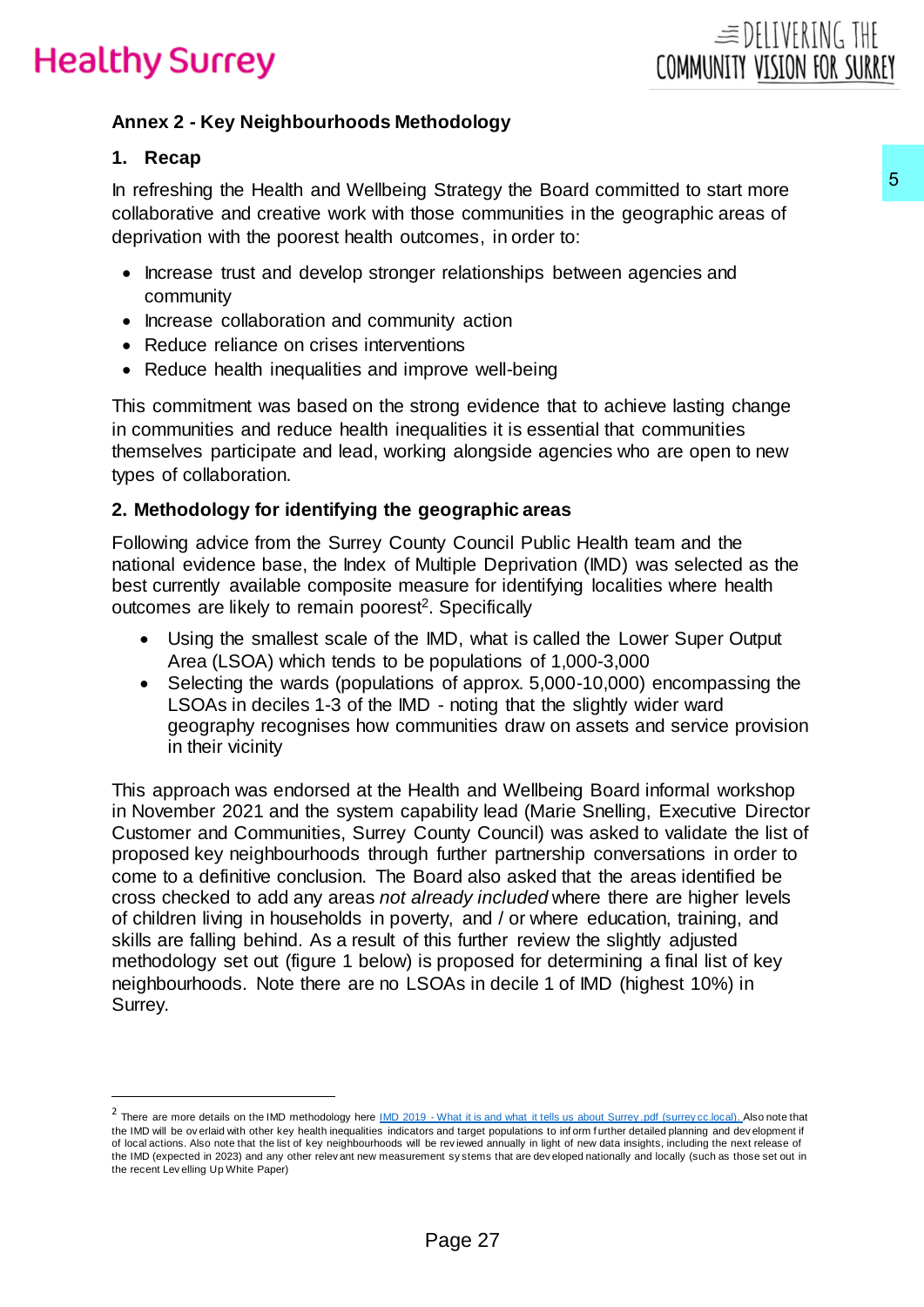#### **Figure 1: Methodology for identifying key neighbourhoods**

- Those wards that encompass the Lower Super Output Areas (LSOAs) that are in deciles 2-3 of the IMD (2019) in Surrey *AND*
- Any additional wards that encompass LSOAs that are in decile 4 of the IMD (2019) *AND* in decile 1 for the IMD supplementary index of *Income Deprivation Affecting Children* (IDACI)<sup>3</sup> or the IMD domain of *Education, Skills and Training Deprivation<sup>4</sup>* in Surrey

This method results in a list of 21 wards (key neighbourhoods) encompassing 22 LSOAs (figure 2 below).

#### **Figure 2: The wards (key neighbourhoods)**

|               |                |                                                                                                                                                                                                                                                                       | <b>IMD Decile</b>           | Ward                                              | <b>District / Borough</b> | <b>Health area</b>                            |
|---------------|----------------|-----------------------------------------------------------------------------------------------------------------------------------------------------------------------------------------------------------------------------------------------------------------------|-----------------------------|---------------------------------------------------|---------------------------|-----------------------------------------------|
|               |                | <b>Lower Super</b><br><b>Output Area</b>                                                                                                                                                                                                                              | (lower is more<br>deprived) |                                                   |                           |                                               |
|               | 1              | (ranked on IMD score)<br><b>Reigate and Banstead</b>                                                                                                                                                                                                                  | 2                           | Hooley, Merstham &                                | <b>RBBC</b>               | East Surrey (SH)                              |
|               | 2              | 008A<br>Woking 004F                                                                                                                                                                                                                                                   | 2                           | <b>Netherne</b><br><b>Canalside</b>               | Woking                    | NW Surrey (SH)                                |
| Primary focus | 3              | Guildford 012D                                                                                                                                                                                                                                                        | 2                           | Westborough                                       | Guildford                 | <b>Guildford &amp; Waverley</b>               |
|               | 4              | Guildford 007C                                                                                                                                                                                                                                                        | $\overline{2}$              | <b>Stoke</b>                                      | Guildford                 | (SH)<br><b>Guildford &amp; Waverley</b>       |
|               | 5              | Spelthorne 001B                                                                                                                                                                                                                                                       | 3                           | <b>Stanwell North</b>                             | Spelthorne                | (SH)<br>NW Surrey (SH)                        |
|               | 6              | Mole Valley 011D                                                                                                                                                                                                                                                      | 3                           | <b>Holmwoods</b>                                  | <b>Mole Valley</b>        | Surrey Downs (SH)                             |
|               | 7              | <b>Reigate and Banstead</b>                                                                                                                                                                                                                                           | 3                           | <b>Tattenham Corner &amp;</b>                     | <b>RBBC</b>               | Surrey Downs (SH)                             |
|               |                | 005A                                                                                                                                                                                                                                                                  |                             | <b>Preston</b>                                    |                           |                                               |
|               | 8              | Epsom and Ewell 007A                                                                                                                                                                                                                                                  | 3                           | Court                                             | Epsom & Ewell             | <b>Surrey Downs (SH)</b>                      |
|               | 9              | Spelthorne 002C                                                                                                                                                                                                                                                       | 3                           | <b>Ashford North and</b><br><b>Stanwell South</b> | Spelthorne                | NW Surrey (SH)                                |
|               | 10             | Woking 005B                                                                                                                                                                                                                                                           | 3                           | <b>Goldsworth Park</b>                            | Woking                    | NW Surrey (SH)                                |
|               | 11             | Runnymede 002F                                                                                                                                                                                                                                                        | 3                           | <b>Englefield Green</b><br>West                   | Runnymede                 | <b>Windsor and</b><br>Maidenhead (Frimley)    |
|               | 12             | Elmbridge 004B                                                                                                                                                                                                                                                        | 3                           | <b>Walton South</b>                               | Elmbridge                 | <b>NW Surrey (SH)</b>                         |
|               | 13             | Reigate and Banstead<br>018D                                                                                                                                                                                                                                          | 3                           | <b>Horley Central &amp;</b><br><b>South</b>       | <b>RBBC</b>               | East Surrey (SH)                              |
|               | 14             | Waverley 002E                                                                                                                                                                                                                                                         | 3                           | <b>Farnham Upper Hale</b>                         | Waverley                  | North East Hampshire<br>and Farnham (Frimley) |
|               | $\blacksquare$ | Spelthorne 001C                                                                                                                                                                                                                                                       | 3                           | <b>Stanwell North</b><br>(already included above) | Spelthorne                | NW Surrey (SH)                                |
|               | 15             | Waverley 010A                                                                                                                                                                                                                                                         | 3                           | <b>Godalming Central</b>                          | Waverley                  | <b>Guildford &amp; Waverley</b>               |
|               | 16             | Runnymede 006D                                                                                                                                                                                                                                                        | 3                           | and Ockford<br><b>Chertsey St. Ann's</b>          | Runnymede                 | (SH)<br>NW Surrey (SH)                        |
|               | 17             | <b>Reigate and Banstead</b>                                                                                                                                                                                                                                           | 3                           | <b>Redhill West &amp; Wray</b>                    | <b>RBBC</b>               | East Surrey (SH)                              |
|               | 18             | 010E<br>Guildford 010C                                                                                                                                                                                                                                                | 3                           | Common<br><b>Ash Wharf</b>                        | Guildford                 | <b>Surrey Heath (Frimley)</b>                 |
|               | 19             | Elmbridge 008A                                                                                                                                                                                                                                                        | 4*                          | <b>Walton North</b>                               | Elmbridge                 | NW Surrey (SH)                                |
|               | 20             | Elmbridge 017D                                                                                                                                                                                                                                                        | 4**                         | <b>Cobham and</b>                                 | Elmbridge                 | Surrey Downs (SH)                             |
|               | 21             | Surrey Heath 004C                                                                                                                                                                                                                                                     | 4**                         | <b>Downside</b><br><b>Old Dean</b>                | <b>Surrey Health</b>      | Surrey Heath (Frimley)                        |
|               | Children       | *Overall IMD decile 4 and in decile 1 (lowest 10% nationally) for the IMD supplementary index on Income Deprivation Affecting<br>** Overall IMD decile 4 and in decile 1 (lowest 10% nationally) for the IMD domain on Education, Skills, and Training<br>deprivation |                             |                                                   |                           |                                               |

<sup>&</sup>lt;sup>3</sup> Income Depriv ation Affecting Children Index (IDACI) measures the proportion of all children aged 0 to 15 living in income deprived families. The def inition of low income used includes both those people that are out-of-work, and those that are in work but who hav e low earnings (and who satisf y the respective means tests).

<sup>&</sup>lt;sup>4</sup> The Education, Skills and Training Deprivation Domain measures the level attainment and skills in the local population theref ore highlighting those of all ages who hav e the f ewest opportunities in education, training, and employ ment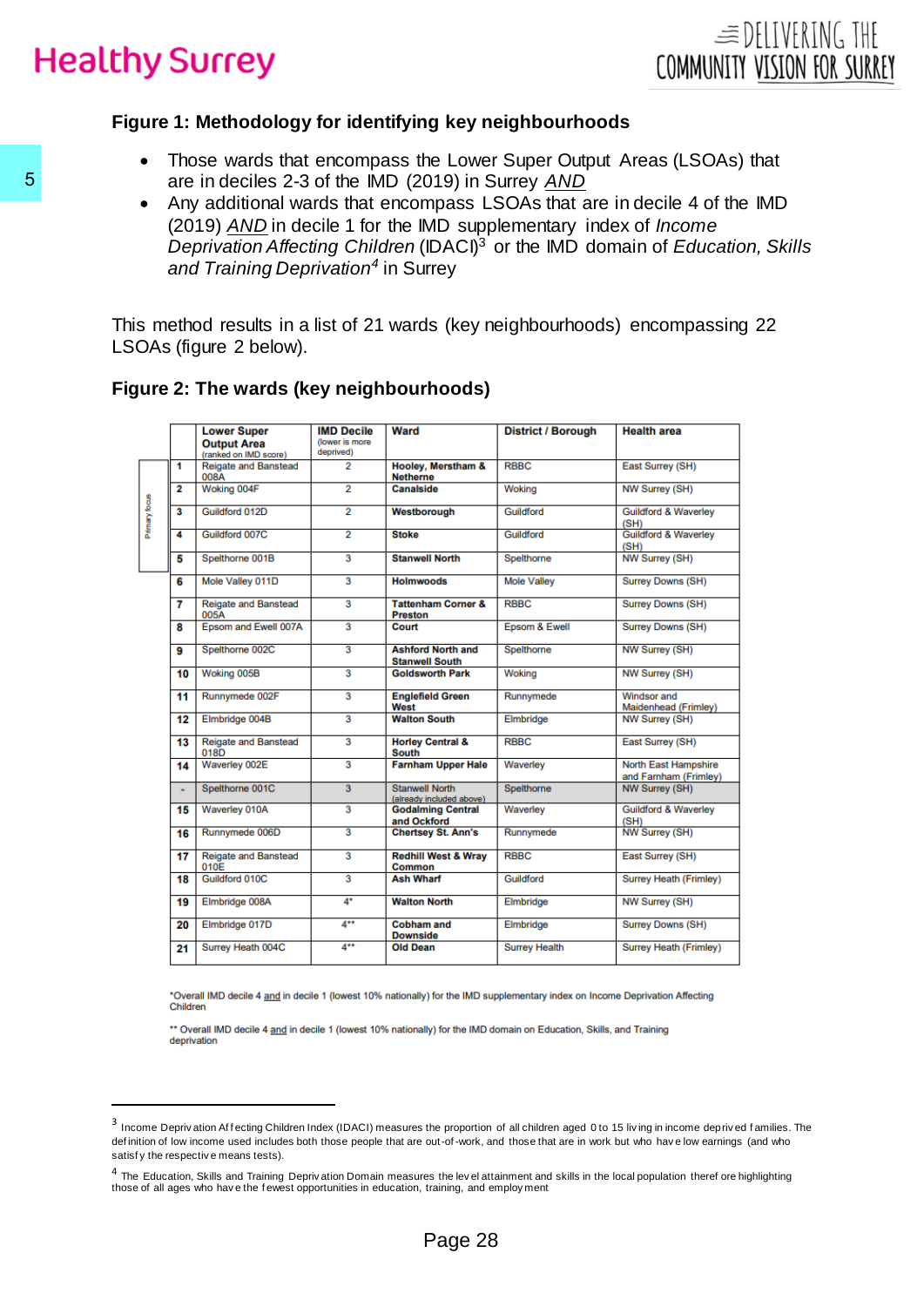

#### **3. Focus**

 $\overline{a}$ 

The HWB Board previously approved the initial, primary (but not entirely exclusive) focus on the wards (key neighbourhoods) encompassing the five LSOAs with the very highest levels of deprivation in the county<sup>5</sup>.

Note this set of five LSOAs/wards (key neighbourhoods) aligns with the new NHS England national definition of the most deprived areas for priority action on health inequalities, as outlined in [NHS England » Core20PLUS5 –](https://www.england.nhs.uk/about/equality/equality-hub/core20plus5/#:~:text=Core20PLUS5%20is%20a%20national%20NHS,clinical%20areas%20requiring%20accelerated%20improvement.) An approach to [reducing health inequalities.](https://www.england.nhs.uk/about/equality/equality-hub/core20plus5/#:~:text=Core20PLUS5%20is%20a%20national%20NHS,clinical%20areas%20requiring%20accelerated%20improvement.)<sup>6</sup> The first four LSOAs/wards (key neighbourhoods) align to the 0-20% most deprived nationally are referred to in the guidance as "Core20". The fifth LSOA/ward (key neighbourhood), the remaining 16 on the list **and** the priority populations of identity (figure 3 below) will now represent the "PLUS" in Surrey. ds) encompassing the five LSOAs with the soundy?<br>  $P$  religiblouthoods) aligns with the new NHS<br>
religiblouthoods) aligns with the new NHS<br>
deprived areas for priority action on health<br>
nd » Core 20PLUS5 – An approach to<br>

#### People across Surrey who experience the poorest health outcomes Carers and young carers • Children in care and care leavers Children with Special Educational Needs and disabilities • Adults with learning disabilities and/or autism • People with long term health conditions, disabilities or sensory impairment • Older people 80+ & those in care homes · Black and Minority Ethnic groups Gypsy Roma Traveller community Young people out of work · People experiencing domestic abuse • People with serious mental illness People with drug and alcohol problems People experiencing homelessness - People living in geographic areas which experience the poorest health outcomes in Surrey We acknowledge an individual's needs may result in them identifying across several of these groups of identity and geography

#### **Figure 3: HWB Strategy priority populations**

It's important to stress that in parallel with phased work in the key neighbourhoods identified in this report there will of course continue to be joint work and programmes of activity across all parts of the county to address the health inequalities that exist in all geographic areas, working specifically with HWBB priority populations of identity wherever they live. In all this work the Principles for Working with Communities (figure 4 below) will be applied.

<sup>&</sup>lt;sup>5</sup> These five most deprived places in the county include four wards that encompass areas in decile 2 of the IMD (within the 10-20% most deprived small areas nationally ) plus one ward (Stanwell North) which encompasses two small areas in decile 3 of the IMD (within the 20-30% most depriv ed small areas nationally )

 $^6$  Note also that the other wards in our "key neighbourhoods" set which encompass the small areas in decile 3 (the 20-30% most deprived small areas nationally) align with the "PLUS" elements of the NHS Core20Plus5 criteria for Surrey - which will also include the priority populations of identity (see Appendix 1).